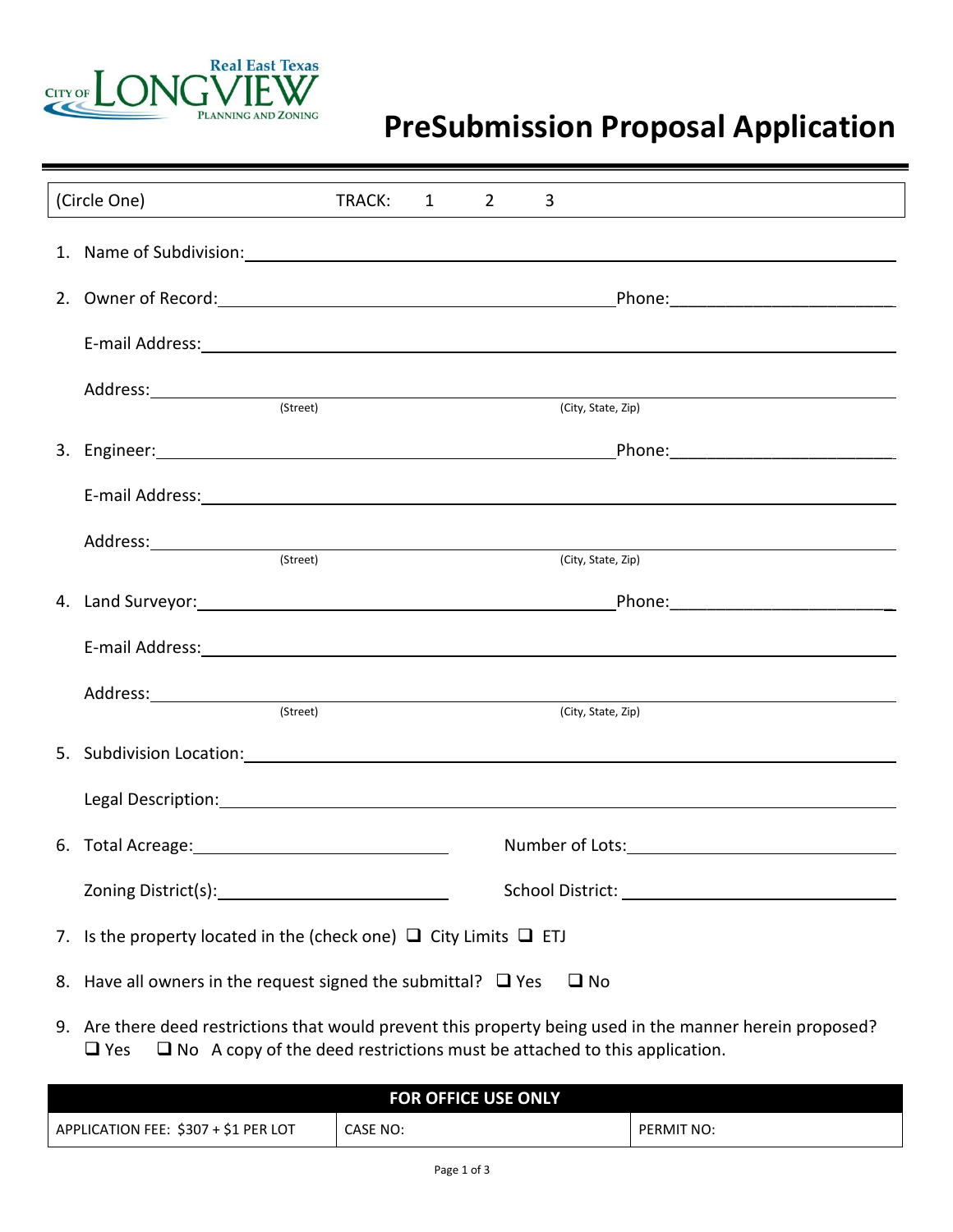## **ALL OF THE FOLLOWING INFORMATION IS REQUIRED, BY ORDINANCE, TO BE CONTAINED ON THE PRE-SUBMISSION PROPOSAL. PLACE A CHECK MARK NEXT TO EACH ITEM TO VERIFY THAT IT IS CONTAINED ON THE PRESUBMISSION PROPOSAL.**

| <b>DESCRIPTION</b>                                                                               | ✔ |
|--------------------------------------------------------------------------------------------------|---|
| Five (5) paper copies, one (1) dwg, and one (1) pdf on CD are provided.                          |   |
| Title block, including subdivision name, block(s), lot(s), acreage, name of city, county and     |   |
| state, and the location and description of the property referenced to the original legal         |   |
| description. The subdivision name shall not duplicate any existing subdivision name. If the      |   |
| property is part of an existing subdivision, the existing subdivision name shall be used. If     |   |
| no subdivision name has been chosen, the name of the property as it is commonly or               |   |
| locally known shall be indicated.                                                                |   |
| Name, address and signature of the legal owner(s) of the property included in the                |   |
| proposed subdivision. If the applicant is not the legal owner, a statement of the agent's        |   |
| authority and interest shall be submitted with the application.                                  |   |
| The pre-submission proposal shall be accompanied by a statement signed by the                    |   |
| professional engineer or professional surveyor preparing the pre-submission proposal that        |   |
| he/she has, to the best of his/her ability, designed the subdivision in accordance with the      |   |
| general requirements of the City of Longview, with which he/she is completely familiar,          |   |
| and in accordance with the ordinances and regulations governing the subdivision of land,         |   |
| except where a variance is requested in writing and the reasons for which are clearly            |   |
| stated                                                                                           |   |
| A location map at a scale of not more than eight hundred (800) feet to the inch, showing         |   |
| existing streets, subdivisions, and general land uses in the area surrounding the site.          |   |
| The scale, north arrow, and date.                                                                |   |
| The outline of the tract to be subdivided, with principal dimensions.                            |   |
| The proposed plan of subdivision, showing streets, blocks, lots, alleys, easements, building     |   |
| lines, parks, etc., with principal dimensions. The pre-submission proposal shall cover all of    |   |
| the tract intended to be developed, at any time, even though it is intended by the               |   |
| subdividers or subdivider to file plats and install improvements for parts of said tract by      |   |
| phases, sections or units. If it is the intent to develop the area by phases, sections or units, |   |
| the first unit to be developed shall be definitely identified. The approval of each phase,       |   |
| section or unit shown within the application shall not be construed as an approval for the       |   |
| remainder of the future phases, sections or units (or future development) depicted.              |   |
| Additionally, the inclusion in the pre-submission proposal of information about future           |   |
| phases, sections or units (other than the one intended for immediate development) is             |   |
| intended solely for the purpose of aiding City staff and the Commission in making rational       |   |
| decisions about the phase, section or unit intended for immediate development and about          |   |
| the correct, reasonable application of the City's subdivision regulations to said phase,         |   |
| section or unit.                                                                                 |   |
| The location and dimensions of any existing structures, fences, paved areas, cemeteries or       |   |
| burial grounds, and other existing features within the proposed subdivision.                     |   |
| Typical cross-section of proposed street improvements.                                           |   |
| The location of any watercourses, water bodies, flood hazard areas, significant tree             |   |
| masses, slopes, or other natural features within the area to be subdivided.                      |   |
| Topographic information, using a contour interval of at least two (2) feet, in the area to be    |   |
| subdivided unless, in the opinion of the City Engineer, a greater contour interval               |   |
| adequately describes the area to be subdivided.                                                  |   |